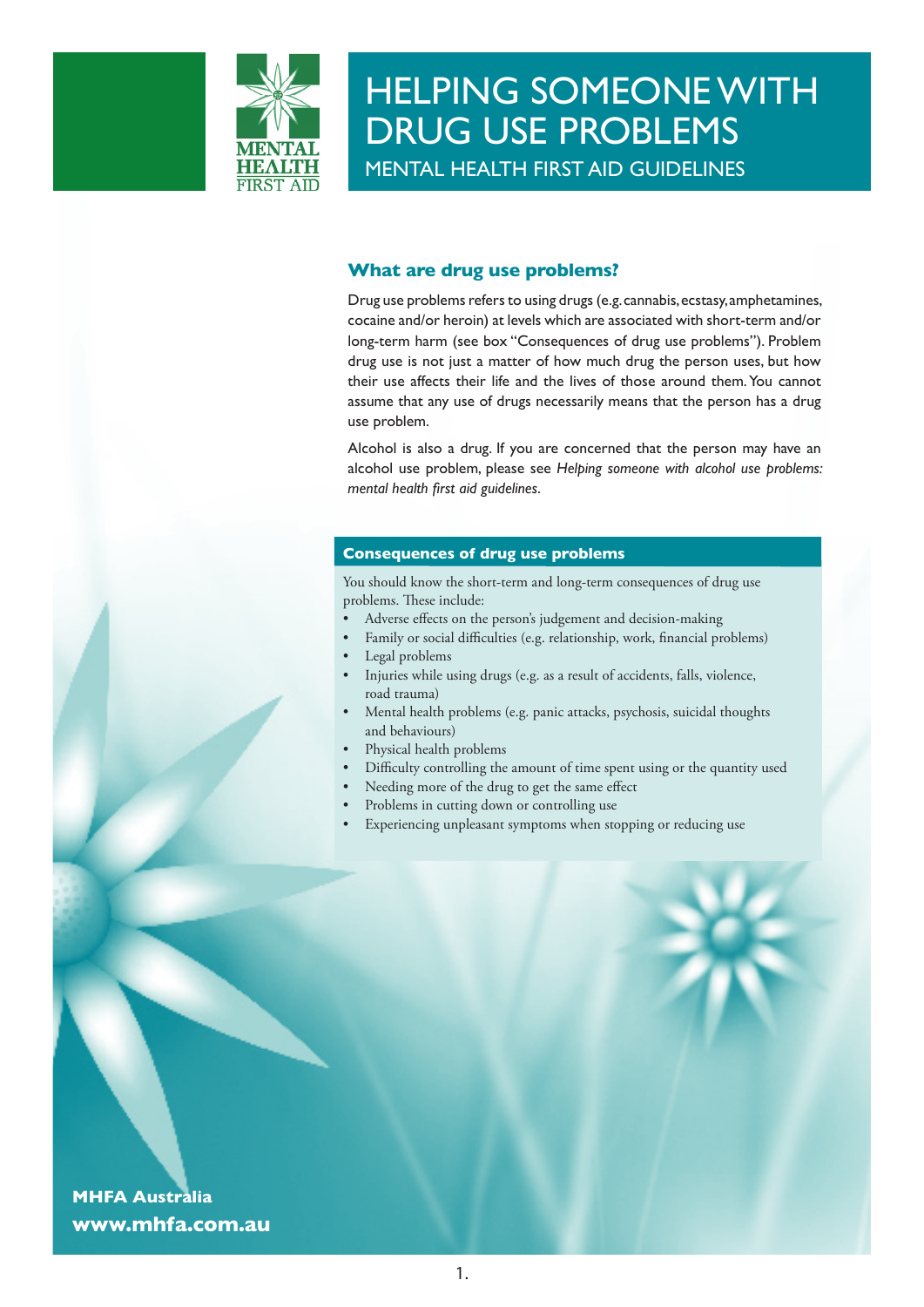



### **Approaching the person about drug use problems**

Before speaking to the person, reflect on their situation, organise your thoughts and decide what you want to say. Be aware that the person may react negatively when approached. One of the reasons may be that the person does not consider their drug use a problem. If you are uncertain about how best to approach the person about your concerns, you can speak with a health professional who specialises in problem drug use. You may also find it helpful to consult with others who have dealt with problem drug use about effective ways to help.

Arrange a time to talk with the person. Express your concerns non-judgmentally in a supportive, non-confrontational way. Be assertive, but do not blame or be aggressive. Let the person know that you will listen without judging them (see box 'Tips for effective communication').

## **Tips for effective communication**

- Stay calm and reasonable.
- Ask the person about their drug use rather than make assumptions about their use.
- When the person finishes talking, repeat back what you have heard them say and allow them to clarify any misunderstandings.
- Focus the conversation on the person's behaviour rather than their character.
- Use "I" statements instead of "you" statements (e.g. "I feel worried/angry/ frustrated when you…" instead of "You make me feel worried/angry/ frustrated…").
- Stick to the point (i.e. focus on the person's drug use) and do not get drawn into arguments or discussions about other issues.
- Do not criticise the person's drug use.
- Do not call the person an "addict" or use other negative labels.

Try to talk to the person in a quiet, private environment at a time when there will be no interruptions or distractions and when both of you are in a calm frame of mind. Talk to the person about their drug use by asking about

areas of their life it may be affecting (e.g. their mood, work performance and relationships). Ask the person if they would like information about problem drug use or any associated risks. If they agree, provide them with relevant information (e.g. increased risk of physical and mental health problems).

There are a wide range of reasons why people take drugs and the person may not be clear about why they use. Try to find out whether the person wants help to change their drug use. If they do, offer your help and discuss what you are willing and able to do. Have an alcohol and other drug helpline number with you so the person can call for confidential help or ask for more information. Do not expect a dramatic shift in the person's drug use right away; this conversation may be the first time they have thought of their drug use as a problem.

### **What to do if the person is unwilling to change their drug use**

If the person does not want to reduce or stop their drug use you cannot make them change. Do not feel guilty or responsible for their decision to keeping using drugs. It is important that you maintain a good relationship with the person as you may be able to have a beneficial effect on their use. Let the person know you are available to talk in the future.

If the person is unwilling to change their drug use, do not:

- use negative approaches (such as lecturing or making them feel guilty) as these are unlikely to promote change
- try to control them by bribing, nagging, threatening or crying
- use drugs with them
- take on their responsibilities
- cover up or make excuses for them
- deny their basic needs (e.g. food or shelter)

If the person continues to take drugs, you should encourage the person to seek out information (e.g. reputable websites or pamphlets) about ways to reduce risks associated with drug use. If the person is using or planning to use drugs while pregnant or breastfeeding, encourage them to consult with a health professional (e.g. a doctor). You should only disclose the person's drug use to a professional if the person is at risk of harming others.

# **Professional and other help**

There are effective interventions for problem drug use. Treatment options and support services available include education, counselling, therapy, rehabilitation and selfhelp groups. It is useful to be aware that while abstinence may be a suitable treatment aim for some people, many programs recognise that for others this may not be possible or realistic.

#### **If the person wants professional help**

Provide the person with a range of options that they can pursue including information about local services. Encourage the person to find a health professional who they feel comfortable talking to and to make an appointment. Reassure the person that professional help is confidential.

## **If the person does not want professional help**

Be prepared for a negative response when suggesting professional help. It is common for people with drug use problems to initially resist seeking, or to have difficulty accepting, professional help. Drug use is often associated with stigma and discrimination, which are barriers to seeking help.

It is ultimately the person's decision to get professional help. Pressuring the person or using negative approaches may be counterproductive. Be patient and remain optimistic because opportunities will present themselves to suggest professional help again. Changing patterns of drug use is a process that takes time. Be prepared to talk to the person again in the future. In the meantime, set boundaries around what behaviour you are willing and unwilling to accept from the person.

#### **If the person needs other supports**

Encourage the person to talk to someone they trust (for example, a friend, family member or community support worker). Inform the person of supports they may turn to (e.g. self-help resources, support groups, family members) and allow the person to decide which would be most appropriate or useful for them.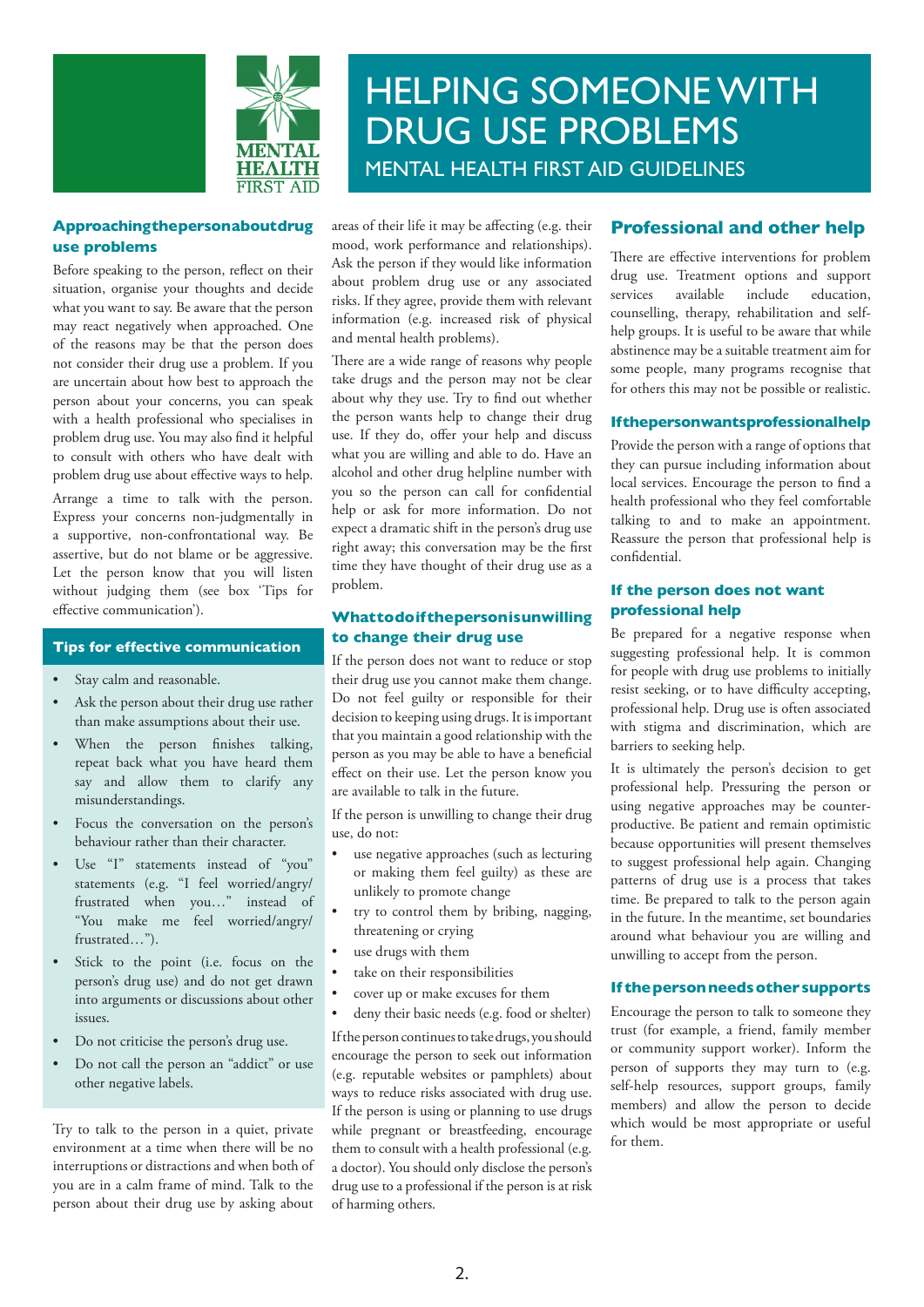

# **Drug-affected states**

Drug-affected states refer to temporary alterations in the person's mental state or behaviour as a result of drug use, resulting in distress or impairment. The effects of drugs vary from person to person and the behavioural signs of drug-affected states vary depending on the person's level of intoxication. Also, illicit drugs can have unpredictable effects as they are not manufactured in a controlled way. Finally, it is often difficult to make a distinction between the effects of different drugs.

# **What to do if the person is in a drugaffected state**

Stay calm and assess the situation for potential dangers. Try to ensure that the person, yourself and others are safe.

Talk with the person in a respectful manner using simple, clear language. Be prepared to repeat simple requests and instructions as the person may find it difficult to comprehend what has been said. Do not speak in an angry manner.

Try to dissuade the affected person from engaging in dangerous behaviours, such as driving a vehicle or operating machinery. Tell the person that it is dangerous to drive even though they may feel alert.

Encourage the person to tell someone if they start to feel unwell or uneasy, or to call emergency services if they have an adverse reaction.

## **Adverse reactions leading to a medical emergency**

Drug use can lead to a range of medical emergencies. Even though there may be legal implications for the person, it is important that you seek medical help for the person if required and that you tell medical staff that the person has been using drugs.

### **Adverse physical reactions**

You should be able to recognise and help someone who is showing signs of an adverse physical reaction after drug use, such as deteriorating or loss of consciousness, overheating, dehydration and overhydration.

#### Deteriorating or loss of consciousness

It is a medical emergency if the person shows signs of a rapid deterioration in consciousness (i.e. sudden confusion or disorientation) or unconsciousness (i.e. they fall asleep and cannot be woken). If the person is showing these signs, it is essential that you:

- *Check the person's airway, breathing and circulation*
- You should clear the person's airway if it is blocked. If they are not breathing, give the person expired air resuscitation (EAR). If they don't have a pulse, give the person cardiopulmonary resuscitation (CPR). If you do not know how to give resuscitation (EAR, CPR), enlist the help of someone in the vicinity who knows or call the ambulance service and follow the directions of the telephone operator.
- *Put the person in the recovery position* If the person is unconscious, or slipping in and out of consciousness, put them in the recovery position. Ensure they do not roll out of the recovery position onto their back (see box 'Helping an unconscious person').
- *Call an ambulance*

When you call for an ambulance, it is important that you follow the instructions of the telephone operator. When asked, describe the person's symptoms and explain that the person has been using drugs (e.g. 'my friend has taken a drug, has collapsed and is unconscious'). Try to get detailed information about what drugs the person has taken by asking the person, their friends or visually scanning the environment for clues. Have the address of where you are ready to give to the telephone operator and stay with the person until the ambulance arrives.

### Overheating and dehydration

Prolonged dancing in a hot environment (such as a dance party) while on some drugs (e.g. ecstasy) without adequate water intake, can cause the person's body temperature to rise to dangerous levels. This can lead to symptoms of overheating or dehydration, such as:

- feeling hot, exhausted and weak
- persistent headache
- pale, cool, clammy skin
- rapid breathing and shortness of breath
- fatigue, thirst and nausea
- giddiness and feeling faint

If the person is showing symptoms of overheating or dehydration, you must keep the person calm and seek medical help immediately. Encourage the person to stop dancing and to rest somewhere quiet and cool. While waiting for help to arrive, reduce the person's body temperature gradually so as not to induce shock (a life threatening condition brought on by a sudden drop in blood flow throughout the body). Do this by loosening any restrictive clothing or removing any additional layers, and encourage the person to sip non-alcoholic fluids (e.g. water and soft drinks). Prevent the person from drinking too much water at once as this may lead to coma or death. Discourage the person from drinking alcohol as it will further dehydrate them.

### **Helping an unconscious person**

Any unconscious person needs immediate medical attention and their airway kept open. If they are left lying on their back they could suffocate on their vomit or their tongue could block their airway. Putting the person in the recovery position will help to keep the airway open. Before rolling the person in the recovery position, check for sharp objects (e.g. broken glass or syringes) on the ground. If necessary, clear the person's airway after they have vomited. Keep the person warm without allowing them to overheat. Do not inject any substances into the person including salt solution or amphetamine.